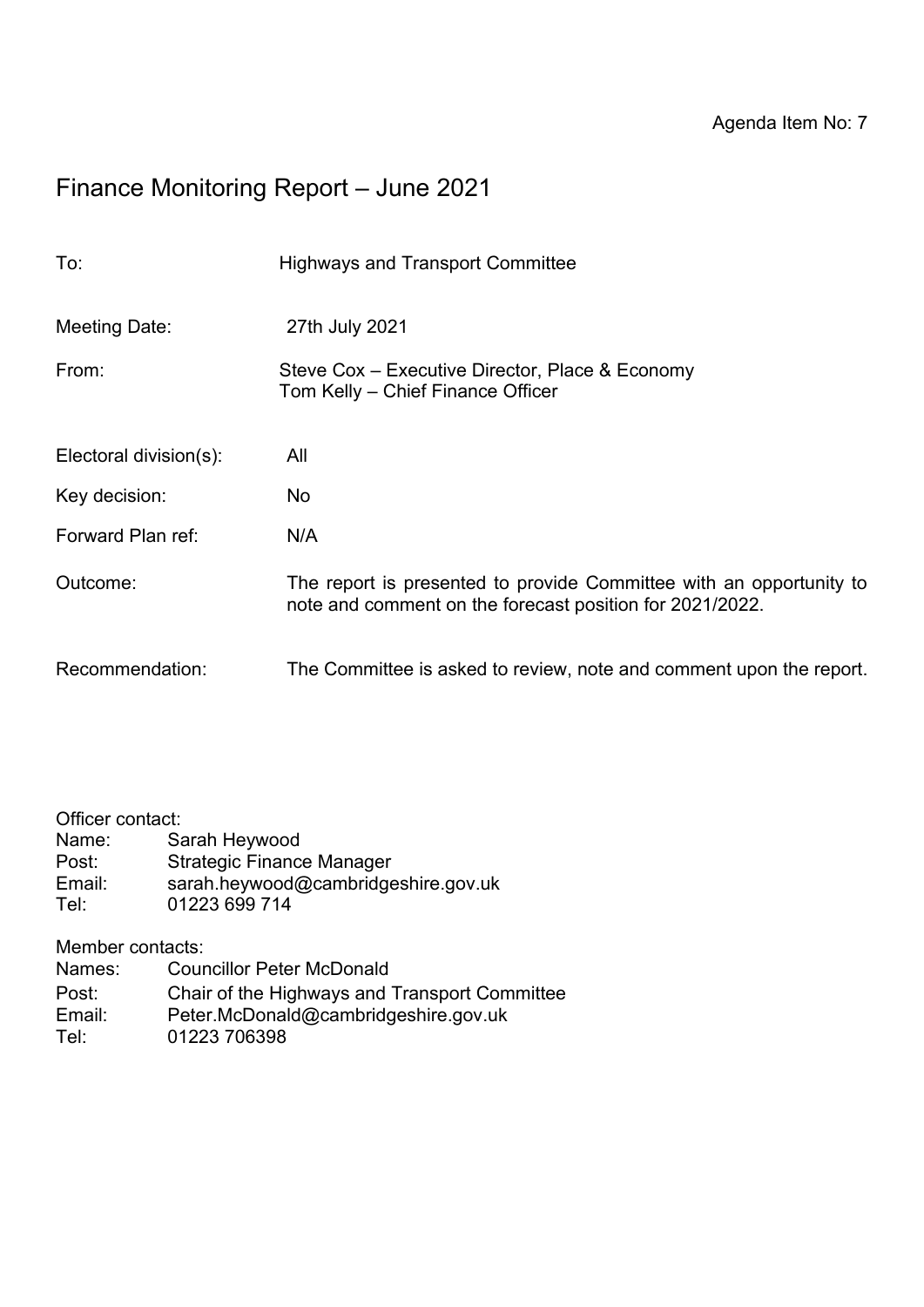### 1. Background

1.1 The appendix attached provides the financial position for the whole of Place & Economy Services, and as such, not all of the budgets contained within it are the responsibility of this Committee. To aid Member reading of the finance monitoring report, budget lines that relate to the Highways and Transport Committee are unshaded and those that relate to the Environment and Green Investment Committee are shaded. Members are requested to restrict their questions to the lines for which this Committee is responsible.

#### 2. Main Issues

- 2.1 Revenue: The report attached as Appendix A is the Place & Economy Finance Monitoring Report as at the end of June 2021. Place and Economy is currently forecasting a £200K underspend at year end, due to Street Lighting as the energy prices have increased by less than the budgeted inflationary uplift.
- 2.2 As detailed in the table 2.1.2 of the Finance Monitoring Report, there are significant pressures within the service relating to the Covid-19 virus. The majority of these are for the loss of income which is used to fund existing services. In Business Planning, funding of £3.7m was allocated as an estimate of the financial impact on the service of Covid and this will be reviewed on a monthly basis and any funding not required will be transferred back to the corporate centre. For this June monitoring report the required funding has reduced due to more favourable income figures for parking operations. All the allocations will be reviewed and updated on a monthly basis. The funding to reflect the additional costs (for waste) is allocated to the respective budget but the funding to reflect the loss of income is held on the Executive Director line with the actual shortfall shown on the respective policy line.
- 2.3 Capital: The capital position is detailed in Appendix 6 and further details on the progress with capital projects is contained within agenda item 4 on this agenda.

## 3. Alignment with corporate priorities

3.1 Communities at the heart of everything we do

There are no significant implications for this priority.

3.2 A good quality of life for everyone

There are no significant implications for this priority.

3.3 Helping our children learn, develop and live life to the full

There are no significant implications for this priority.

3.4 Cambridgeshire: a well-connected, safe, clean, green environment

There are no significant implications for this priority.